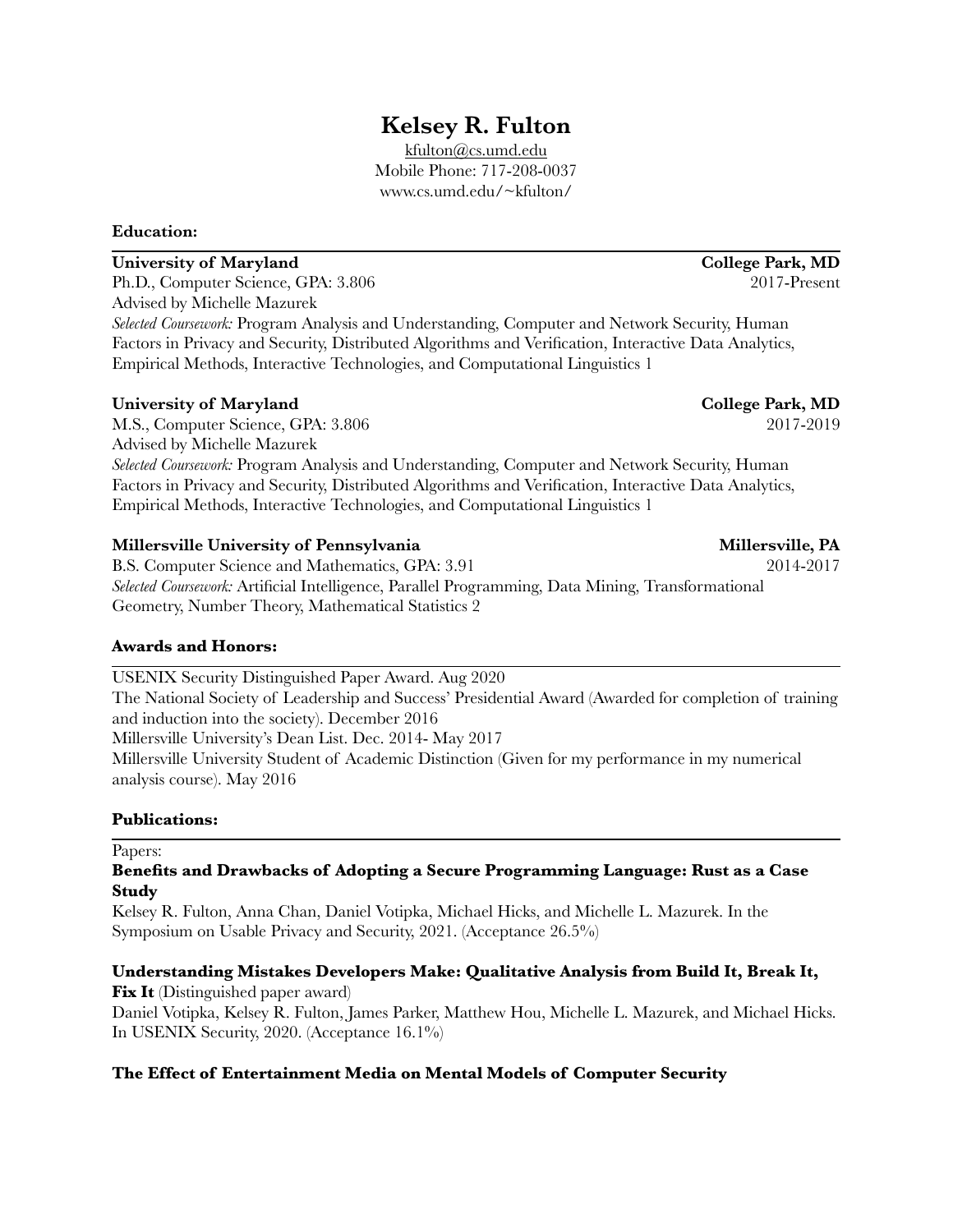Kelsey R. Fulton, Rebecca Gelles, Alexandra McKay, Richard Roberts, Yasmin Abdi, and Michelle L. Mazurek . In the Symposium on Usable Privacy and Security, 2019. (Acceptance 22.3%)

#### Workshops:

**Studying the Costs and Benefits of Rust, Compared to C.** In WSIW 2019: Workshop on Security Information Workers.

#### Journals:

#### **Build It, Break It, Fix It: Contesting Secure Development**

James Parker, Michael Hicks, Andrew Ruef, Michelle L. Mazurek, Dave Levin, Daniel Votipka, Piotr Mardziel, and Kelsey R. Fulton. In ACM Transactions on Privacy and Security (TOPS), Volume 23: Issue 2. May 2020.

#### Magazine Articles:

## **Build it, Break it, Fix it Contests: Motivated Developers Still Make Security Mistakes**

Daniel Votipka, Kelsey R. Fulton, James Parker, Matthew Hou, Michelle L. Mazurek, and Michael Hicks. In USENIX ;login;. To appear.

#### Posters:

# **Understanding Mistakes Developers Make: Qualitative Analysis from Build It, Break It, Fix It**

Daniel Votipka, Kelsey R. Fulton, James Parker, Matthew Hou, Michelle L. Mazurek, and Michael Hicks. In SOUPS 2019: Symposium on Usable Privacy and Security. August 2019.

## **Detecting IoT Malware with Power Measurements**

Rebecca Gelles, Kelsey Fulton, Rachel Walter, and Dave Levin. In IMC 2018: Internet Measurement Conference. November 2018.

#### **Presentations:**

#### Conferences:

#### **The Effect of Entertainment Media on Mental Models of Computer Security**

Kelsey R. Fulton, Rebecca Gelles, Alexandra McKay, Richard Roberts, Yasmin Abdi, and Michelle L. Mazurek . SOUPS 2019.

# **Unwinding the Runtime Stack: Application Runtime Analysis for Anomaly Detection**

**Research.** Pennsylvania State System of Higher Education Undergraduate Research Conference in Science, Technology, Engineering, and Mathematics 2016.

#### Workshops:

**Studying the Costs and Benefits of Rust, Compared to C. WSIW 2019: Workshop on Security** Information Workers.

#### Invited Talks:

# **Benefits and Drawbacks of Adopting a Secure Programming Language: Rust as a Case Study.** HCIL Annual Symposium 2021.

**The Effect of Entertainment Media on Mental Models of Computer Security.** DC-APS Fall 2019.

**Understanding Mistakes Developers Make: Qualitative Analysis from Build It, Break It, Fix It.** DC-APS Winter 2019.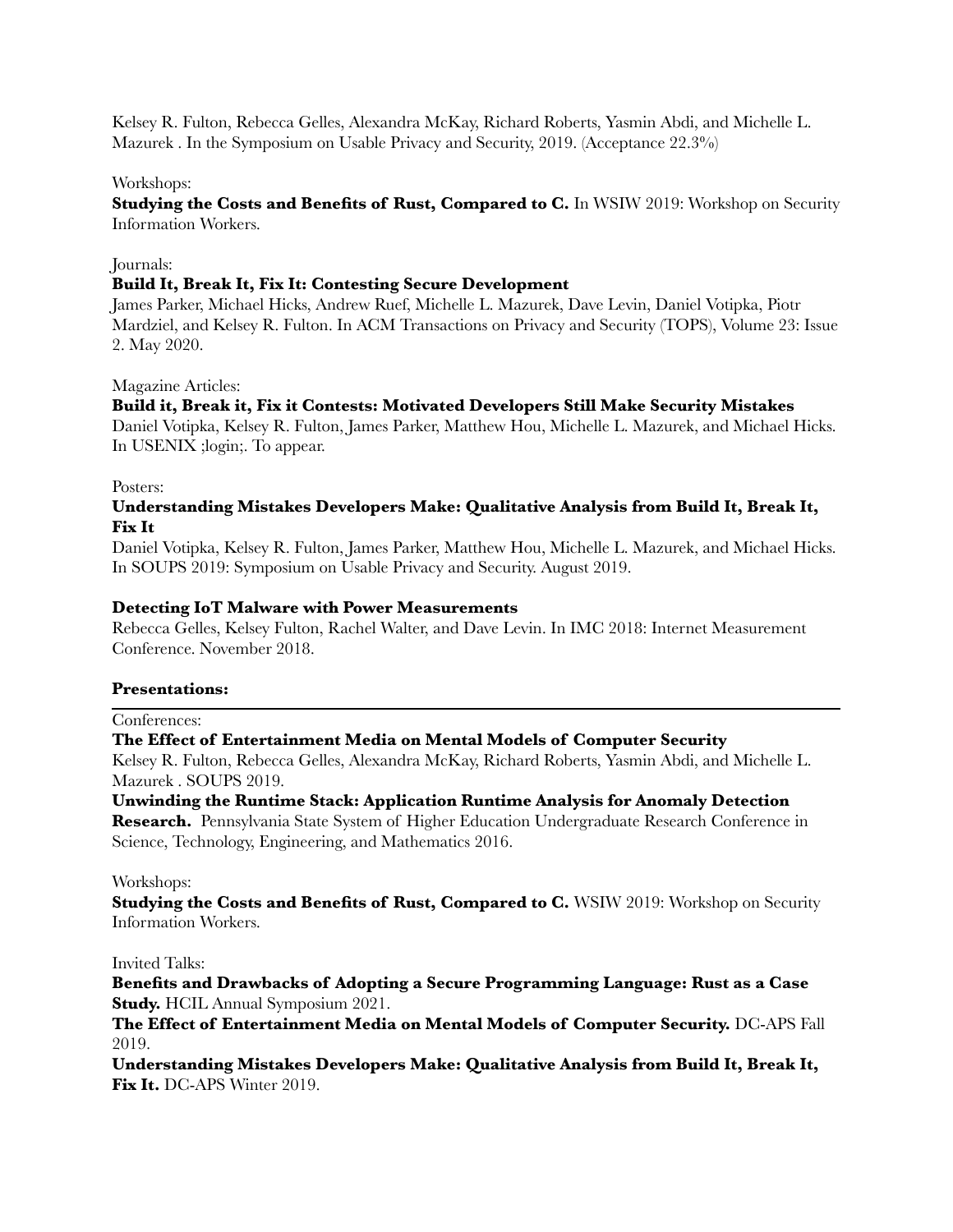**The Effect of Entertainment Media of People's Mental Models of Computer Security.** UMD HCIL Annual Symposium 2019.

**Improving Security Automation with System Calls Sites Monitoring.** 2017 NIST SURF Colloquium.

**Unwinding the Runtime Stack: Application Runtime Analysis for Anomaly Detection Research.** Oct. 2016 Millersville University of Pennsylvania Tech Talk.

**Unwinding the Runtime Stack: Application Runtime Analysis for Anomaly Detection Research.** 2016 NIST SURF Colloquium.

## **Teaching and Mentorship:**

Adjunct Professor:

**CMSC 388N - Build it, Break it, Fix it: Competing to Secure Software.** Winter 2020. Hands-on course where students competed to build secure software and find vulnerabilities in other teams' code.

#### Teaching Assistantship:

**CMSC 412 - Operating Systems.** Spring 2018. Examined fundamental principals of operating systems. Topics included processes, threads, scheduling, synchronization, memory management, file system interface and implementation, disk and storage systems, security, and networking

**CMSC 216 - Introduction to Computer Systems.** Fall 2017. Examined an introduction to how programs run on hardware. Topics broadly included how different programming constructs work a low level.

#### Undergraduate Students:

**Desiree Abrokwa.** Summer 2020 - Present. Qualitatively analyzed code and data for a winter course aimed at understanding secure software development.

**Anna Chan.** Spring 2020 - Present. Helped transcribe interviews of participants exploring the adoption of secure programming languages as well as analyze the interview transcripts.

**Yasmin Abdi.** Fall 2018 - Spring 2019. Helped conduct and transcribe interviews of participants surveying how the entertainment media affect people's mental models of computer security, helped fill out and submit an IRB application, helped conduct in-person programming sessions to understand the cost and benefits of using Rust in place of C.

#### Hackathons:

**Tech+Research.** Fall 2020. Mentored a team of undergraduate women through a research project exploring the privacy boundary collapse during the COVID-19 pandemic. Helped them understand and learn how to develop, deploy, analyze, and present a short research project.

# **Academic Service:**

Organizing Committee: **Workshop on Security Information Workers (**2020, 2021)

PC Membership: **ACM Conference on Computer and Communications Security** (2021) **Workshop on Technology and Consumer Protection** (2021)

Poster Jury: